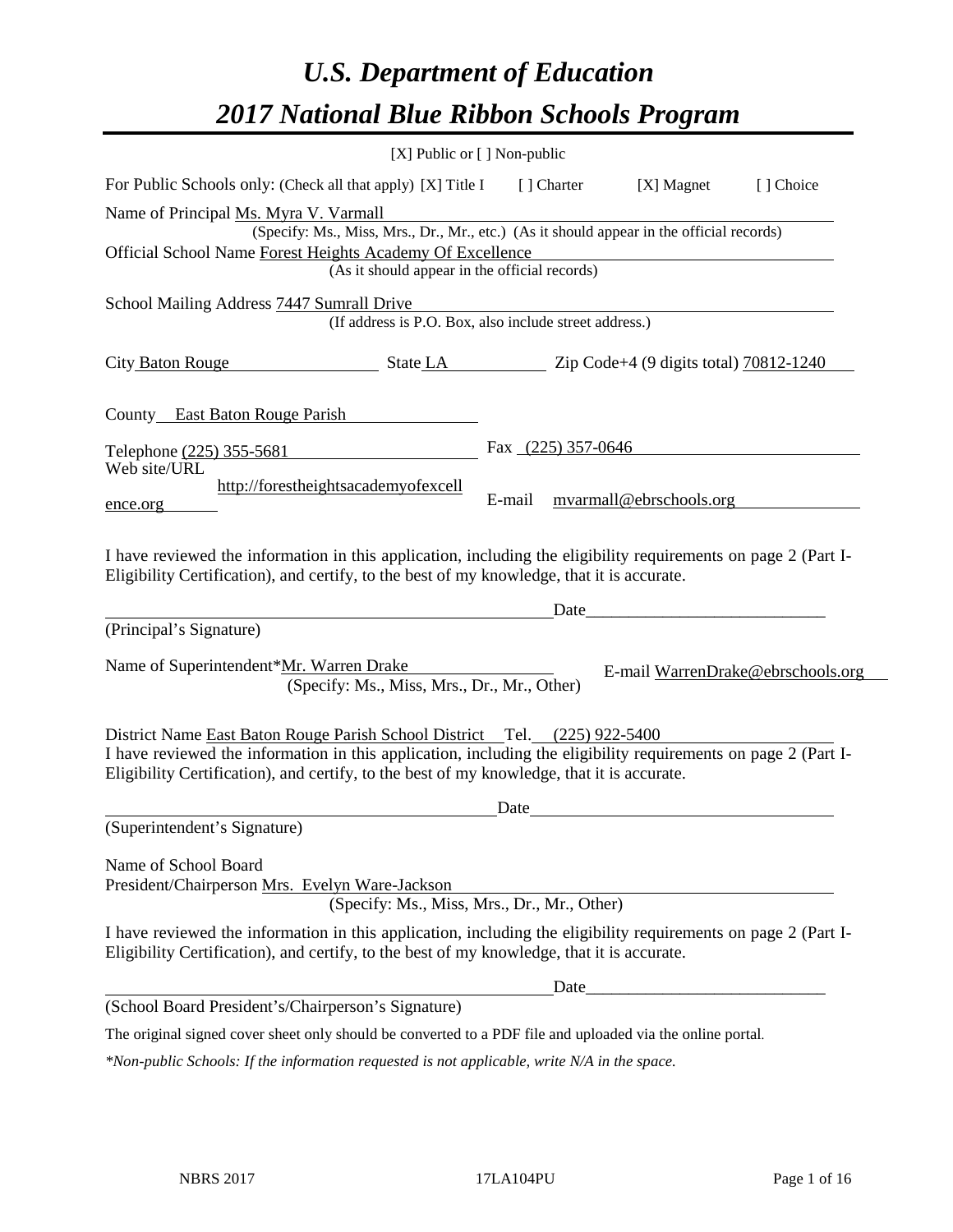## **Part I – Eligibility Certification**

The signatures on the first page of this application (cover page) certify that each of the statements below, concerning the school's eligibility and compliance with U.S. Department of Education and National Blue Ribbon Schools requirements, are true and correct.

- 1. The school configuration includes one or more of grades K-12. (Schools on the same campus with one principal, even a K-12 school, must apply as an entire school.)
- 2. All nominated public schools must meet the state's performance targets in reading (or English language arts) and mathematics and other academic indicators (i.e., attendance rate and graduation rate), for the all students group and all subgroups, including having participation rates of at least 95 percent using the most recent accountability results available for nomination.
- 3. To meet final eligibility, all nominated public schools must be certified by states prior to September 2017 in order to meet all eligibility requirements. Any status appeals must be resolved at least two weeks before the awards ceremony for the school to receive the award.
- 4. If the school includes grades 7 or higher, the school must have foreign language as a part of its curriculum.
- 5. The school has been in existence for five full years, that is, from at least September 2011 and each tested grade must have been part of the school for the past three years.
- 6. The nominated school has not received the National Blue Ribbon Schools award in the past five years: 2012, 2013, 2014, 2015, or 2016.
- 7. The nominated school has no history of testing irregularities, nor have charges of irregularities been brought against the school at the time of nomination. The U.S. Department of Education reserves the right to disqualify a school's application and/or rescind a school's award if irregularities are later discovered and proven by the state.
- 8. The nominated school has not been identified by the state as "persistently dangerous" within the last two years.
- 9. The nominated school or district is not refusing Office of Civil Rights (OCR) access to information necessary to investigate a civil rights complaint or to conduct a district-wide compliance review.
- 10. The OCR has not issued a violation letter of findings to the school district concluding that the nominated school or the district as a whole has violated one or more of the civil rights statutes. A violation letter of findings will not be considered outstanding if OCR has accepted a corrective action plan from the district to remedy the violation.
- 11. The U.S. Department of Justice does not have a pending suit alleging that the nominated school or the school district as a whole has violated one or more of the civil rights statutes or the Constitution's equal protection clause.
- 12. There are no findings of violations of the Individuals with Disabilities Education Act in a U.S. Department of Education monitoring report that apply to the school or school district in question; or if there are such findings, the state or district has corrected, or agreed to correct, the findings.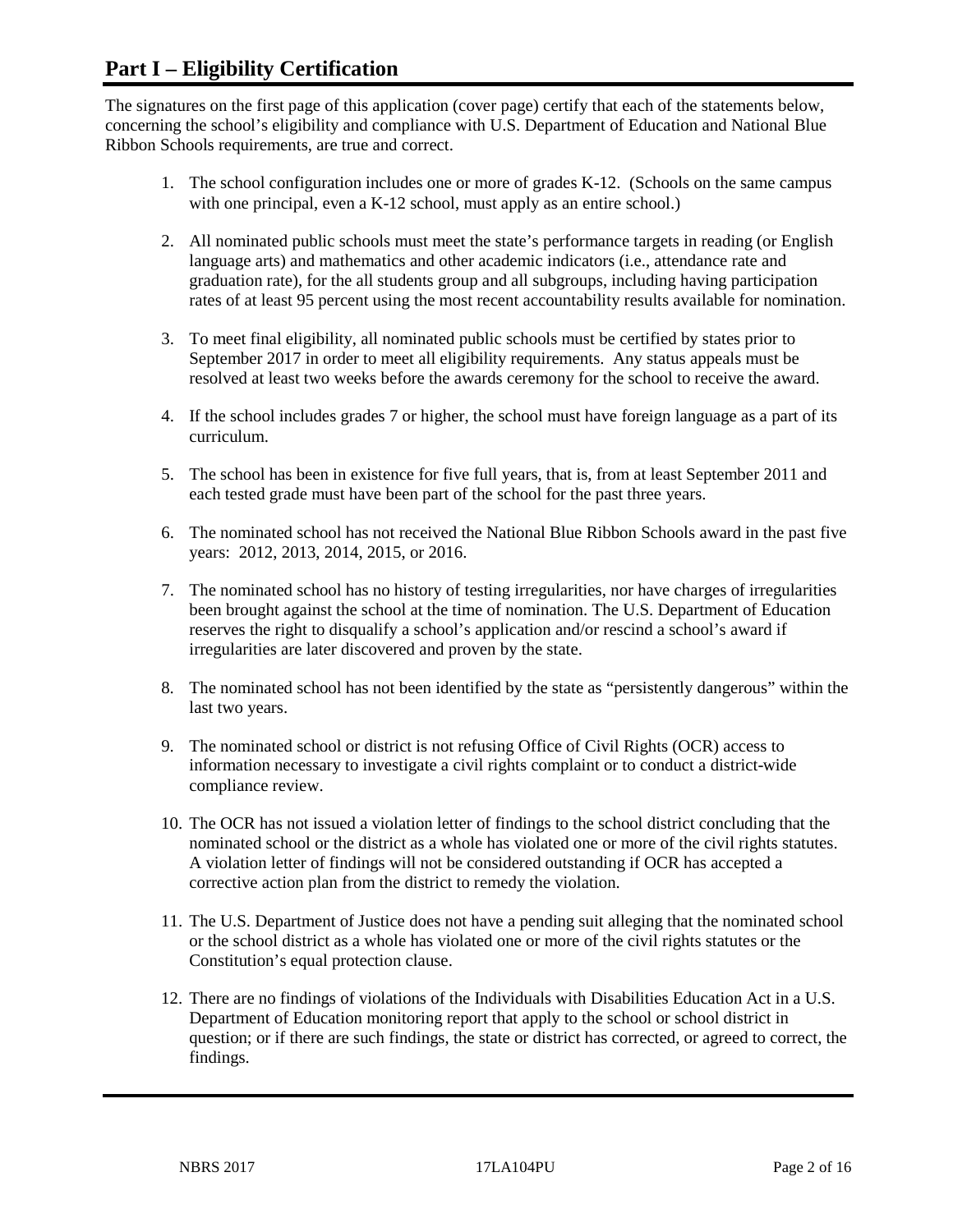# **PART II - DEMOGRAPHIC DATA**

**Data should be provided for the most recent school year (2016-2017) unless otherwise stated.** 

#### **DISTRICT**

|  | Number of schools in the district<br>(per district designation): | $63$ Elementary schools (includes K-8)<br>0 Middle/Junior high schools |
|--|------------------------------------------------------------------|------------------------------------------------------------------------|
|  |                                                                  | 14 High schools                                                        |
|  |                                                                  | $0 K-12$ schools                                                       |

77 TOTAL

**SCHOOL** (To be completed by all schools)

- 2. Category that best describes the area where the school is located:
	- [] Urban or large central city
	- [X] Suburban with characteristics typical of an urban area
	- [ ] Suburban
	- [ ] Small city or town in a rural area
	- [ ] Rural
- 3. Number of students as of October 1, 2016 enrolled at each grade level or its equivalent in applying school:

| Grade           | # of         | # of Females | <b>Grade Total</b> |
|-----------------|--------------|--------------|--------------------|
|                 | <b>Males</b> |              |                    |
| <b>PreK</b>     | 28           | 29           | 57                 |
| K               | 18           | 31           | 49                 |
| 1               | 20           | 29           | 49                 |
| $\overline{2}$  | 34           | 38           | 72                 |
| 3               | 38           | 30           | 68                 |
| 4               | 28           | 42           | 70                 |
| 5               | 38           | 29           | 67                 |
| 6               | 0            | 0            | 0                  |
| 7               | 0            | 0            | 0                  |
| 8               | 0            | 0            | 0                  |
| 9               | 0            | 0            | 0                  |
| 10              | 0            | 0            | 0                  |
| 11              | 0            | 0            | 0                  |
| 12 or higher    | 0            | 0            | 0                  |
| <b>Total</b>    |              |              |                    |
| <b>Students</b> | 204          | 228          | 432                |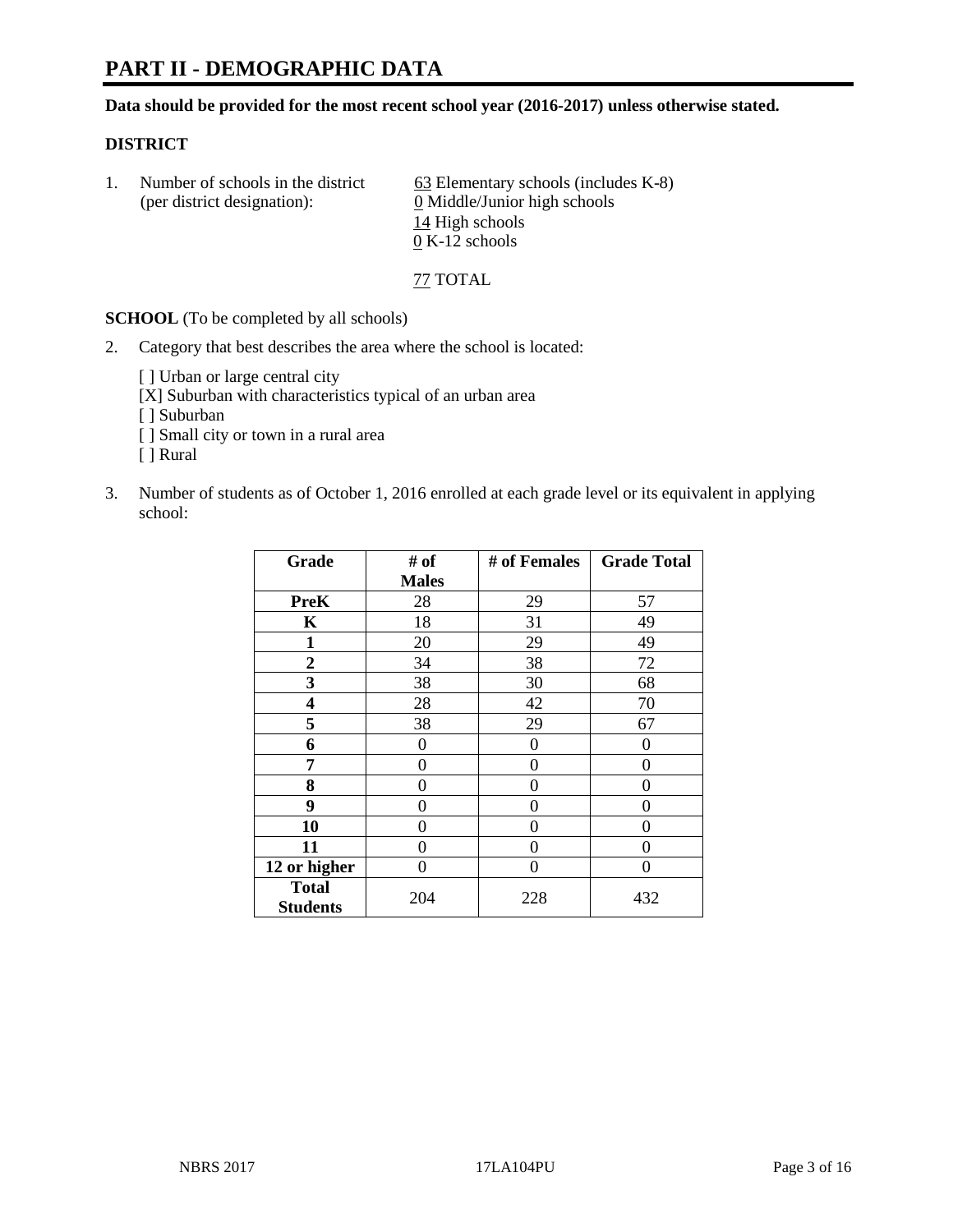the school: 0 % Asian

4. Racial/ethnic composition of  $\qquad 0 \%$  American Indian or Alaska Native 99 % Black or African American 0 % Hispanic or Latino 0 % Native Hawaiian or Other Pacific Islander 0 % White 1 % Two or more races **100 % Total**

(Only these seven standard categories should be used to report the racial/ethnic composition of your school. The Final Guidance on Maintaining, Collecting, and Reporting Racial and Ethnic Data to the U.S. Department of Education published in the October 19, 2007 *Federal Register* provides definitions for each of the seven categories.)

5. Student turnover, or mobility rate, during the 2015 – 2016 school year: 3%

This rate should be calculated using the grid below. The answer to (6) is the mobility rate.

| <b>Steps For Determining Mobility Rate</b>    | Answer                |  |
|-----------------------------------------------|-----------------------|--|
| (1) Number of students who transferred to     |                       |  |
| the school after October 1, 2015 until the    | $\mathcal{D}_{\cdot}$ |  |
| end of the 2015-2016 school year              |                       |  |
| (2) Number of students who transferred        |                       |  |
| from the school after October 1, 2015 until   | 13                    |  |
| the end of the 2015-2016 school year          |                       |  |
| (3) Total of all transferred students [sum of | 15                    |  |
| rows $(1)$ and $(2)$ ]                        |                       |  |
| (4) Total number of students in the school as |                       |  |
| of October 1, 2015                            | 430                   |  |
| (5) Total transferred students in row (3)     |                       |  |
| divided by total students in row (4)          | 0.035                 |  |
| $(6)$ Amount in row $(5)$ multiplied by 100   | 3                     |  |

6. English Language Learners (ELL) in the school:  $0\%$ 

0 Total number ELL

Specify each non-English language represented in the school (separate languages by commas): N/A

- 7. Students eligible for free/reduced-priced meals: 72 % Total number students who qualify: 347
- 8. Students receiving special education services: 0 %

25 Total number of students served

Indicate below the number of students with disabilities according to conditions designated in the Individuals with Disabilities Education Act. Do not add additional conditions. It is possible that students may be classified in more than one condition.

| 0 Autism                | $\underline{0}$ Orthopedic Impairment   |
|-------------------------|-----------------------------------------|
| 0 Deafness              | 2 Other Health Impaired                 |
| 0 Deaf-Blindness        | 0 Specific Learning Disability          |
| 0 Emotional Disturbance | 18 Speech or Language Impairment        |
| 0 Hearing Impairment    | 0 Traumatic Brain Injury                |
| 0 Mental Retardation    | 1 Visual Impairment Including Blindness |
| 1 Multiple Disabilities | <b>0</b> Developmentally Delayed        |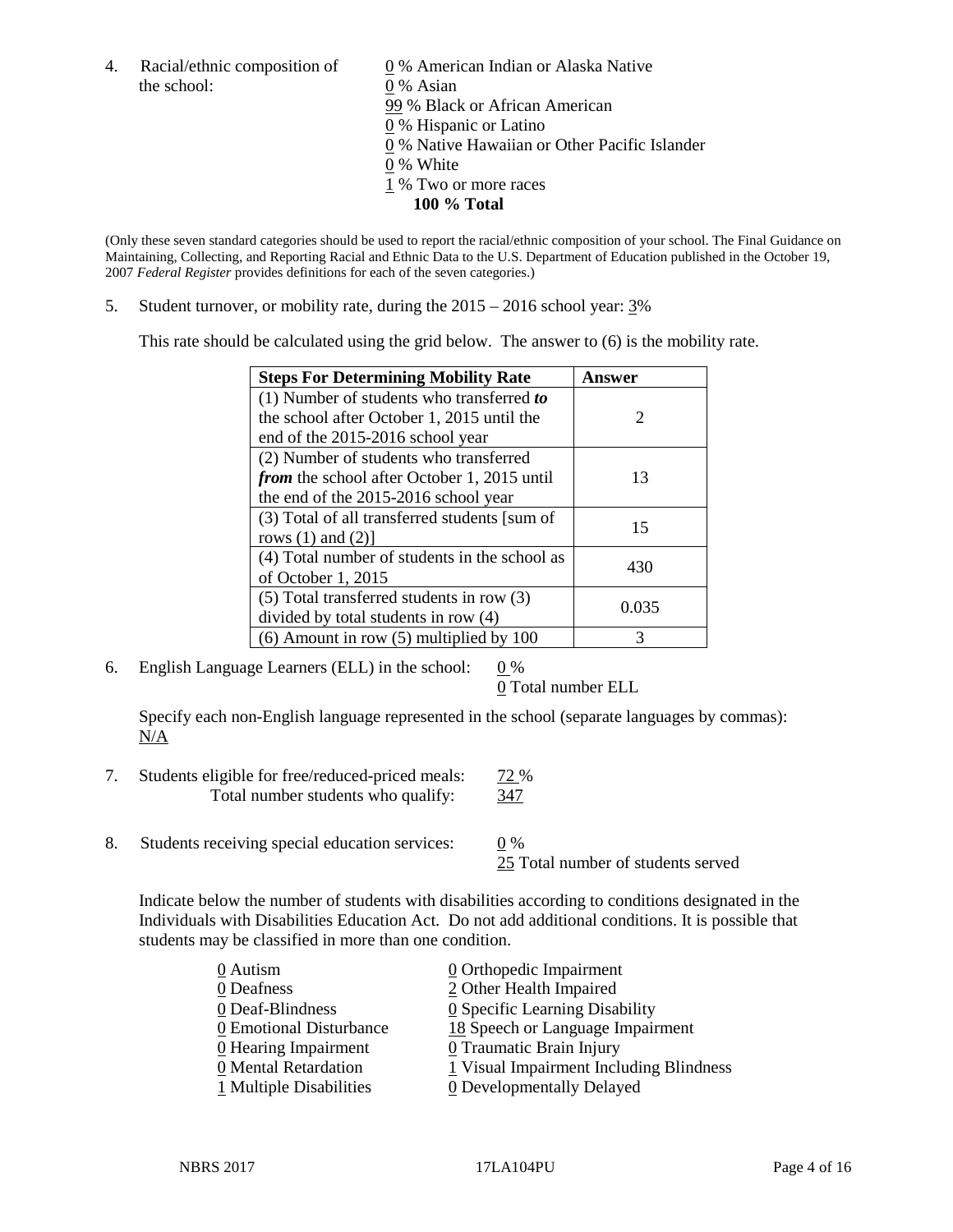- 9. Number of years the principal has been in her/his position at this school:  $\frac{11}{11}$
- 10. Use Full-Time Equivalents (FTEs), rounded to nearest whole numeral, to indicate the number of school staff in each of the categories below:

|                                        | <b>Number of Staff</b>   |
|----------------------------------------|--------------------------|
| Administrators                         |                          |
| Classroom teachers including those     |                          |
| teaching high school specialty         | 19                       |
| subjects                               |                          |
| Resource teachers/specialists/coaches  |                          |
| e.g., reading, math, science, special  | 11                       |
| education, enrichment, technology,     |                          |
| art, music, physical education, etc.   |                          |
| Paraprofessionals under the            |                          |
| supervision of a licensed professional | $\overline{\mathcal{L}}$ |
| supporting single, group, or classroom |                          |
| students.                              |                          |
| Student support personnel              |                          |
| e.g., guidance counselors, behavior    |                          |
| interventionists, mental/physical      |                          |
| health service providers,              |                          |
| psychologists, family engagement       |                          |
| liaisons, career/college attainment    |                          |
| coaches, etc.                          |                          |

- 11. Average student-classroom teacher ratio, that is, the number of students in the school divided by the FTE of classroom teachers, e.g., 22:1 23:1
- 12. Show daily student attendance rates. Only high schools need to supply yearly graduation rates.

| <b>Required Information</b> | 2015-2016 | 2014-2015 | 2013-2014 | 2012-2013 |     |
|-----------------------------|-----------|-----------|-----------|-----------|-----|
| Daily student attendance    | 98%       | 98%       | 98%       | 98%       | 98% |
| High school graduation rate | 0%        | 0%        | 0%        | 9%        | 0%  |

#### 13. **For high schools only, that is, schools ending in grade 12 or higher.**

Show percentages to indicate the post-secondary status of students who graduated in Spring 2016.

| <b>Post-Secondary Status</b>                  |    |
|-----------------------------------------------|----|
| Graduating class size                         |    |
| Enrolled in a 4-year college or university    | 0% |
| Enrolled in a community college               | 0% |
| Enrolled in career/technical training program | 0% |
| Found employment                              | 0% |
| Joined the military or other public service   | 0% |
| .)ther                                        |    |

14. Indicate whether your school has previously received a National Blue Ribbon Schools award. Yes X No

If yes, select the year in which your school received the award. 2008

15. In a couple of sentences, provide the school's mission or vision statement.

Our mission is to provide a challenging and enriching education partnered with an artistic program that encourages all students to become positive, productive leaders.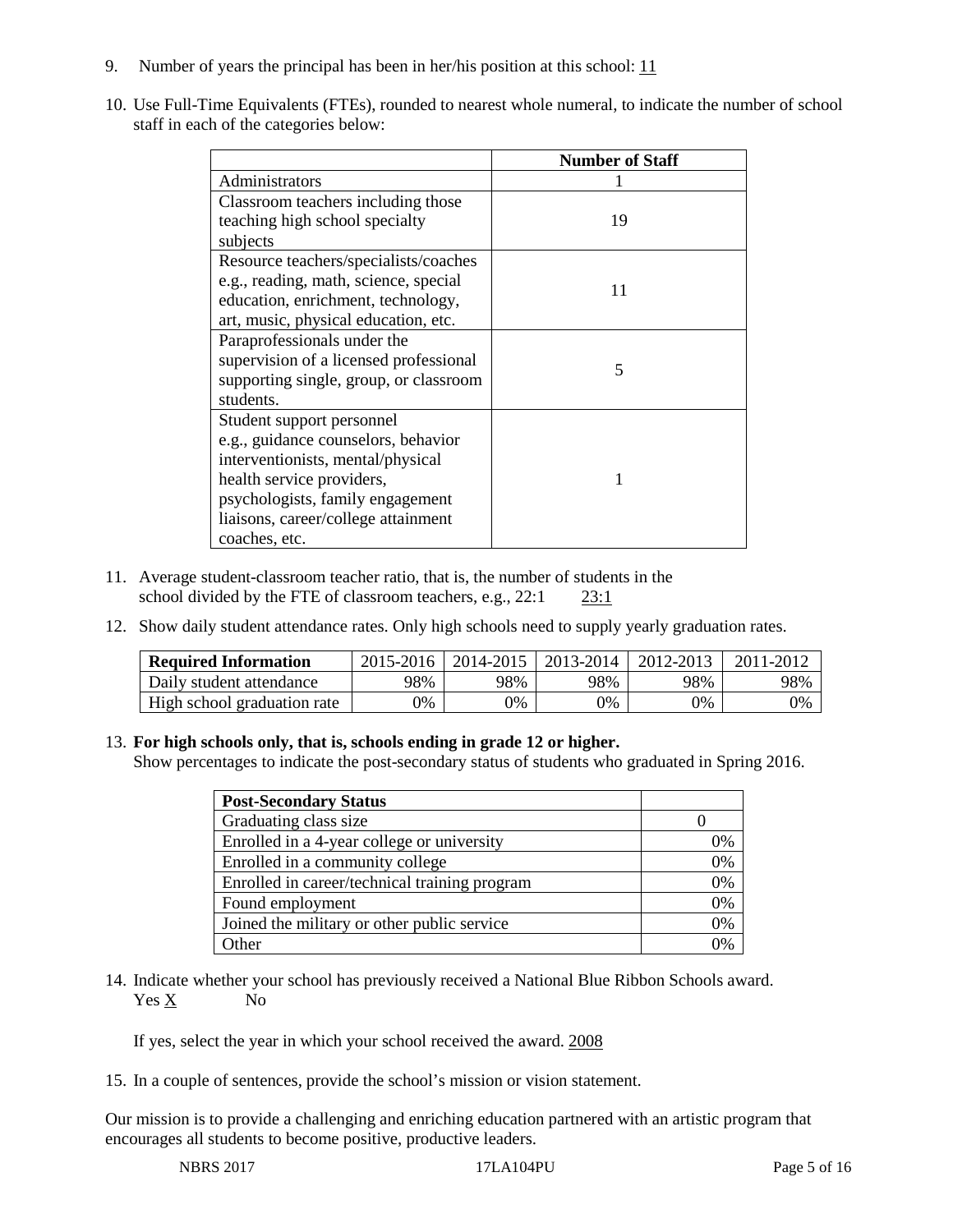16. **For public schools only**, if the school is a magnet, charter, or choice school, explain how students are chosen to attend.

The student selection process for magnet schools strives to provide a balanced opportunity for all applicants to be selected. Forest Heights Academy of Excellence (FHAE) adheres to the East Baton Rouge Parish System's Office Magnet Program guidelines. One online application period is conducted annually from October to December. Once completed, all qualified applicants choosing FHAE as their first school of choice will be entered a lottery pool which is not a first come, first serve process. Because ethnicity is not used as a determining factor, the district will use the Lottery Diversity Factor (LDFs) or race neutral factors that will help promote a more diverse population for our school.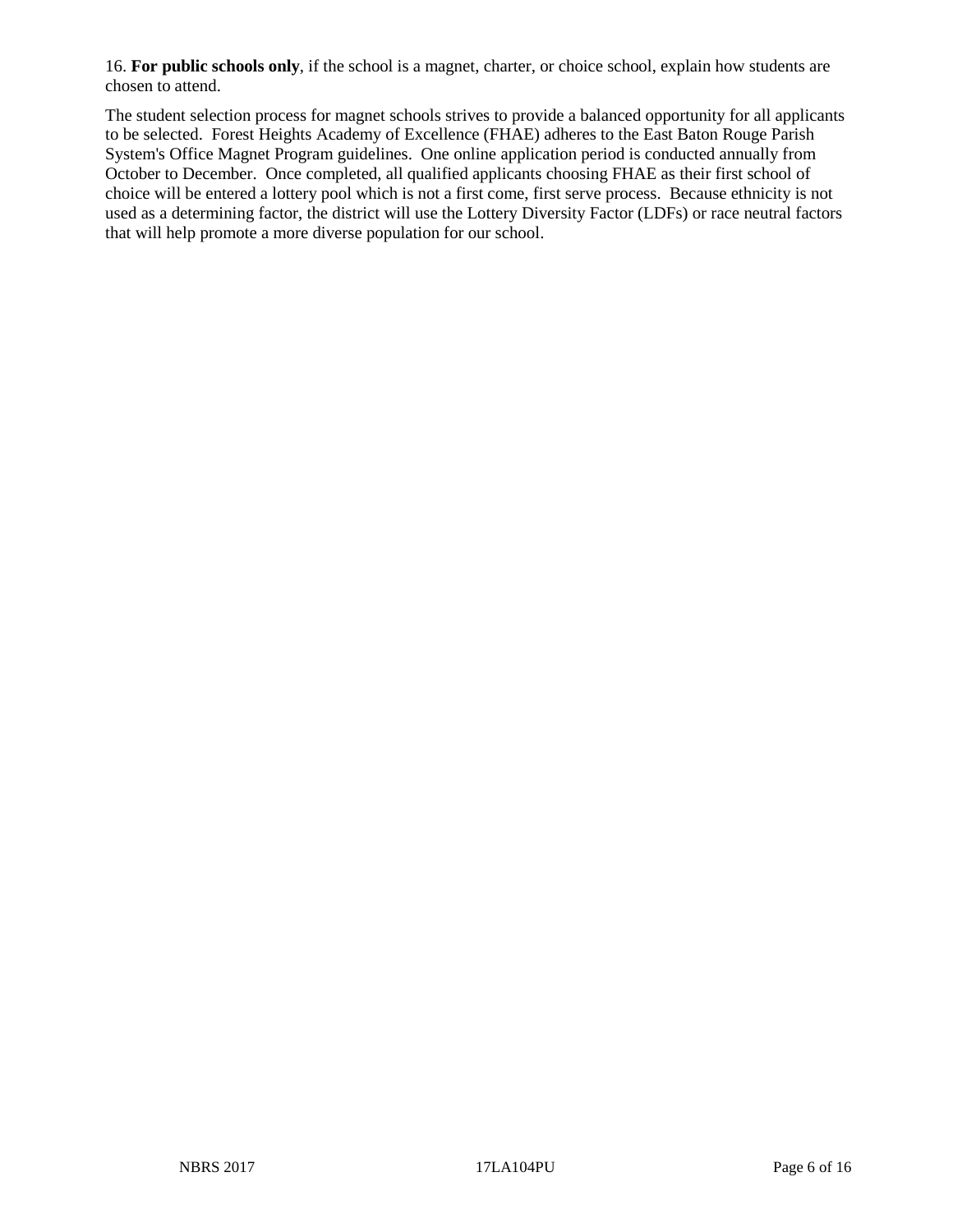# **PART III – SUMMARY**

Serving the North Baton Rouge community since its creation in 2004, Forest Heights Academy of Excellence provides predominately low income students with high quality, innovative instruction. Granting preferential admission to qualified students living within two miles of the campus, FHAE remains primarily a neighborhood school. A district-wide lottery determines remaining qualified applicant admissions, ensuring diversity and equal access to all interested families. Recognized as a High Performance – High Poverty school for four consecutive years, FHAE is succeeding its mission to provide opportunity, resources, and high level instruction to an underserved area of the community. The goal of our faculty and staff is to prepare students to perform at their highest potential in a complex and ever changing society. Our staff participates in professional development through weekly grade level meetings, on-site staff development, and attendance at state & national conferences. As a dedicated academic magnet school with the infusion of visual and performing arts serving pre-kindergarten through fifth grade, Forest Heights Academy of Excellence offers a student-centered curriculum in an atmosphere where each child develops academically, physically, socially and emotionally. The school emphasizes a strong core curriculum with the opportunity for development of individual needs and talents using various teaching styles and strategies. Our relevant and rigorous curriculum engages all students and inspires them to become problem solvers and critical thinkers, which translates into lifelong assets.

Our arts program is an integral part of the Forest Heights Academy of Excellence curriculum. This program includes art, dance, drama, and instrumental and vocal music. Implementing the programs with fidelity has facilitated FHAE in earning and maintaining the highest level of success as measured by the Louisiana State Department of Education. Arts integration, embedded into the core curriculum instruction, provides students with hands-on learning experiences using various learning styles to help meet differentiated instructional goals. With lessons developed and taught in collaboration by grade level and arts faculty, instruction is planned so concepts are echoed in subjects across both core and arts curricula. Administration facilitates weekly faculty collaboration, which allows coordination of daily instruction for each student using specific art forms to meet individual learning needs. Regular performances in the classroom, studio and on the main stage are designed for each grade level to provide interdisciplinary opportunities for students to apply and demonstrate skills as they are learned while involving families and the community.

Named a National School of Distinction in Arts Education for 2011 by the John F. Kennedy Center for the Performing Arts, Forest Heights Academy began the school year by celebrating continued excellence in innovative instructional programming. In our second year of the Imagination, Creativity and Innovation (ICI) initiative, our faculty and administration developed arts integrated instructional strategies to serve as a model for teachers across the parish while receiving advanced training from the Louisiana Division of the Arts to further expand our own programming. The History Channel, in collaboration with the U.S. Department of Education, featured Forest Heights Academy of Excellence in a video clip entitled "An Education Masterpiece in Baton Rouge." This honor was bestowed upon FHAE for serving as a model for arts integration in schools everywhere as well as bringing educators to visit us as they develop similar programming in their areas. As a High Performance-High Poverty School, we are proud of the high standard of core concept and arts instruction provided to each student, developing creative problem solving skills and personal aesthetic that will help everyone successfully navigate into the future. Recognized by both the Baton Rouge Metro Council and the East Baton Rouge Parish School Board for Achievement in Arts Education in 2011, Forest Heights Academy of Excellence is receiving local attention from the media as well, positively impacting the diversification of student applicants from across the parish for the 2012- 2013 school year. Also, selected as a 2011 recipient of the George Rodrigue Foundation's Art in Education Award, Forest Heights Academy of Excellence received art supplies for integrated instruction and onsite art instruction with the artist. Our school was honored with visits from former Louisiana Governor Kathleen Blanco, Former Baton Rouge Mayor Kip Holden, Former Police Chief Jeff LeDuff, and famed NBA basketball star Shaquille O'Neal.

Parents have been an integral part of our success. Volunteers average about 900 hours per year. Parents assist students and teachers in daily instruction, production rehearsals, school activities, fundraising, clerical duties, and other activities.

Since Forest Heights Academy has been recognized by the Louisiana Board of Realtors as a Blue-Ribbon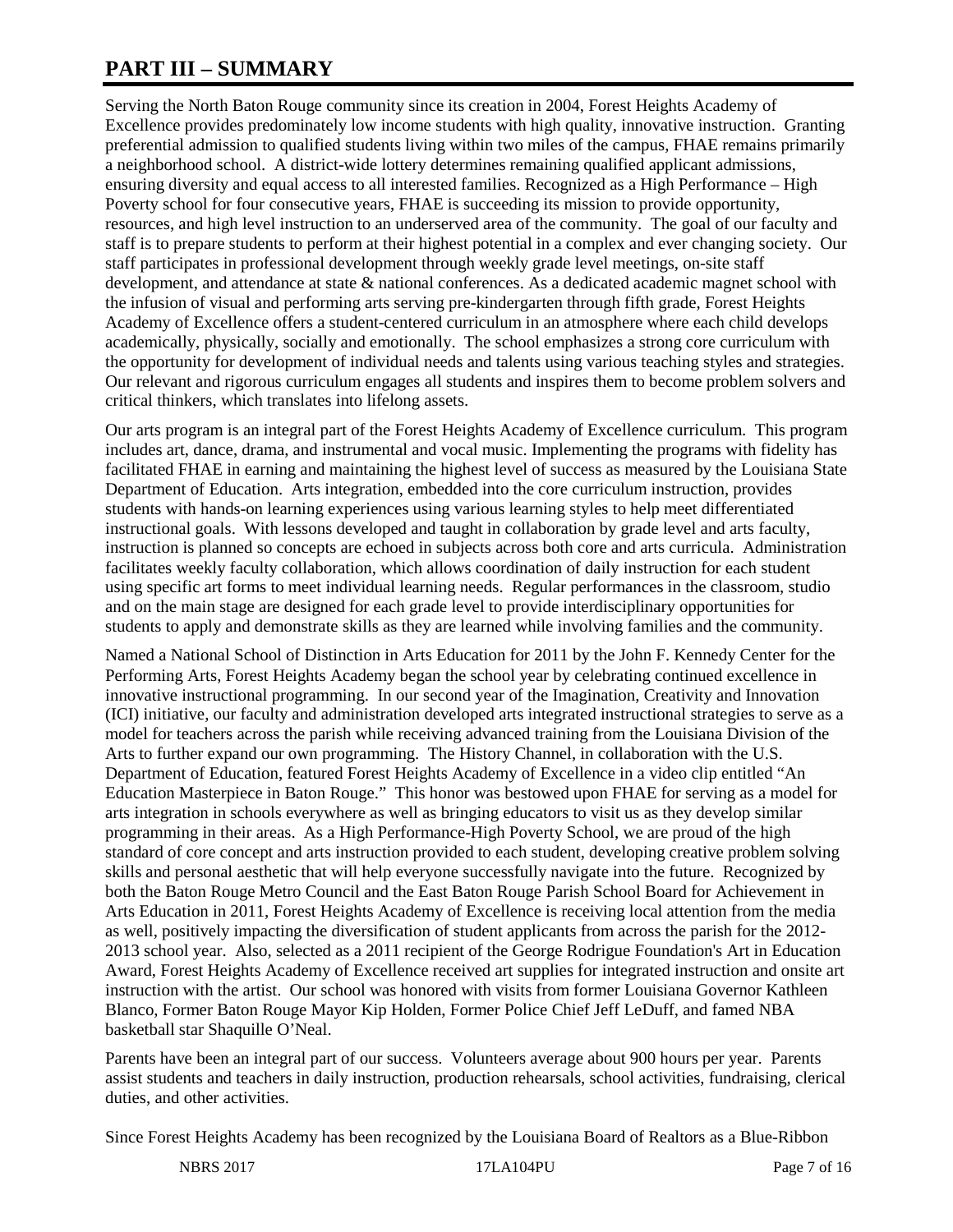School, it has achieved a school of Exemplary Academic growth status. With this recognition, the community has been made more aware of the quality of education the school has to offer and interest for enrollment opened up collaboration with community partners.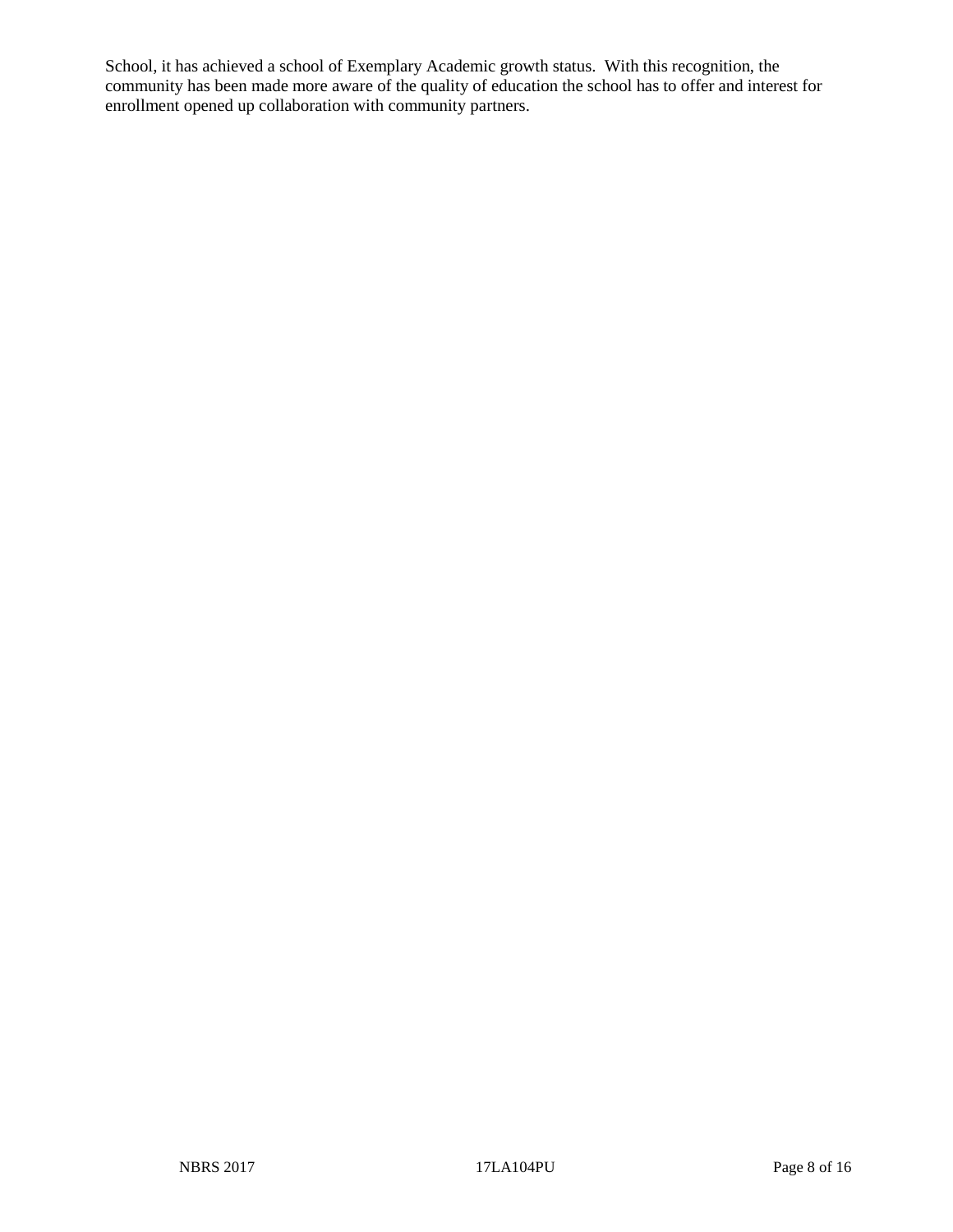## **1. Core Curriculum:**

Forest Heights Academy of Excellence prides itself on implementing a high-quality curriculum that is designed to be engaging and rigorous, while aligning with the Louisiana standards and best practices of teaching. Classroom instruction is anchored on the principle that student-centered learning is a process that promotes the needs of the students. It is here when the impact of effective teaching is most evident, as students are at the center of their learning, they will continue the journey with positive lifelong skills.

The reading/ELA curriculum at FHAE provides students with a balanced literacy approach. A strong foundation of phonics and phonemic awareness is provided at the lower grades. Teachers support student comprehension using a variety of strategies while modeling comprehension through teacher think aloud techniques. Graphic organizers are utilized to help students organize their thoughts and text supports and students are taught how to transfer these details into well-thought out written responses. Teachers in all grade levels utilize literacy centers and workstations, providing students with skill reinforcement and enabling teachers to work more rigorously with small group instruction and guided reading. During guided reading, teachers can support students at the instructional level while strengthening student fluency, comprehension, and vocabulary of a text.

The mathematics curriculum of Forest Heights teaches the Louisiana state standards while implementing the Eureka Math program. Our math instruction follows a logical progression across grade levels. This coherent approach allows teachers to know what incoming students have learned and ensures that students are prepared for what comes next. School-wide implementation of this program with fidelity has dramatically reduced gaps in student learning, instilled persistence in problem solving, and strengthened students' number sense. Teachers tier student mathematical learning by instructing students using a Concrete, Pictorial, and Abstract model. Students begin learning concepts using hands-on manipulative and concrete representations. Once mastered, instruction shifts to visual representations. Finally, students advance to the abstract level using only numbers and symbols. This gradual multi-sensory approach provides students with a structured method of learning math concepts. Teachers train students to develop a mathematical mindset by focusing on the Standards for Mathematical Practice, as described in the Common Core State Standards. These practices rest on important "processes and proficiencies."

The science classroom at FHAE is rooted deep in scientific inquiry and hands-on experiments. Students explore the "Big Ideas" of science through student-led activities. Children observe, manipulate and measure objects, gather and graph data about events, and discuss and draw conclusions. Teachers strive to debunk misconceptions and encourage scientific exploration in the real world. Expert knowledge is given during field trips to the Louisiana Arts and Science Museum, the Baton Rouge Zoo, and much more. The yearly school science fair is an amazing way for students in grades 3-5 to showcase their scientific thinking.

In social studies, we tap the natural curiosity of children and provide them with in-depth, interactive learning experiences. The students ask questions, make inferences, and connect social studies to their lives. Units explore the themes of history, culture, economics, civics, and geography. Students gather information from a mixture of sources and use that information to learn, reflect, and connect times past with the present. Students in the 3rd grade social studies class hold mock elections using actual district voting machines during a unit about government, the 4th grade class presents a theatrical performance of the Preamble of the Constitution, and the 5th grade class hosts an annual school shopping day while exploring their unit of economics. These engaging practices make the learning of social studies concepts relevant and engaging to the students.

FHAE's high-quality preschool program provides the foundation of our children's success in school. Our curriculum is based on an early learning program designed to ensure success in learners through interactive learning philosophies. This program is aligned to the Louisiana Birth through Five Early Learning Standards and the Teaching Strategies GOLD assessment tool. The nine areas of development and content-area of learning are Social-Emotional, Physical, Language, Literacy, Cognitive, Mathematics, Science and Technology, and the Arts. Our program is also inclusive of children with special needs and is tailored to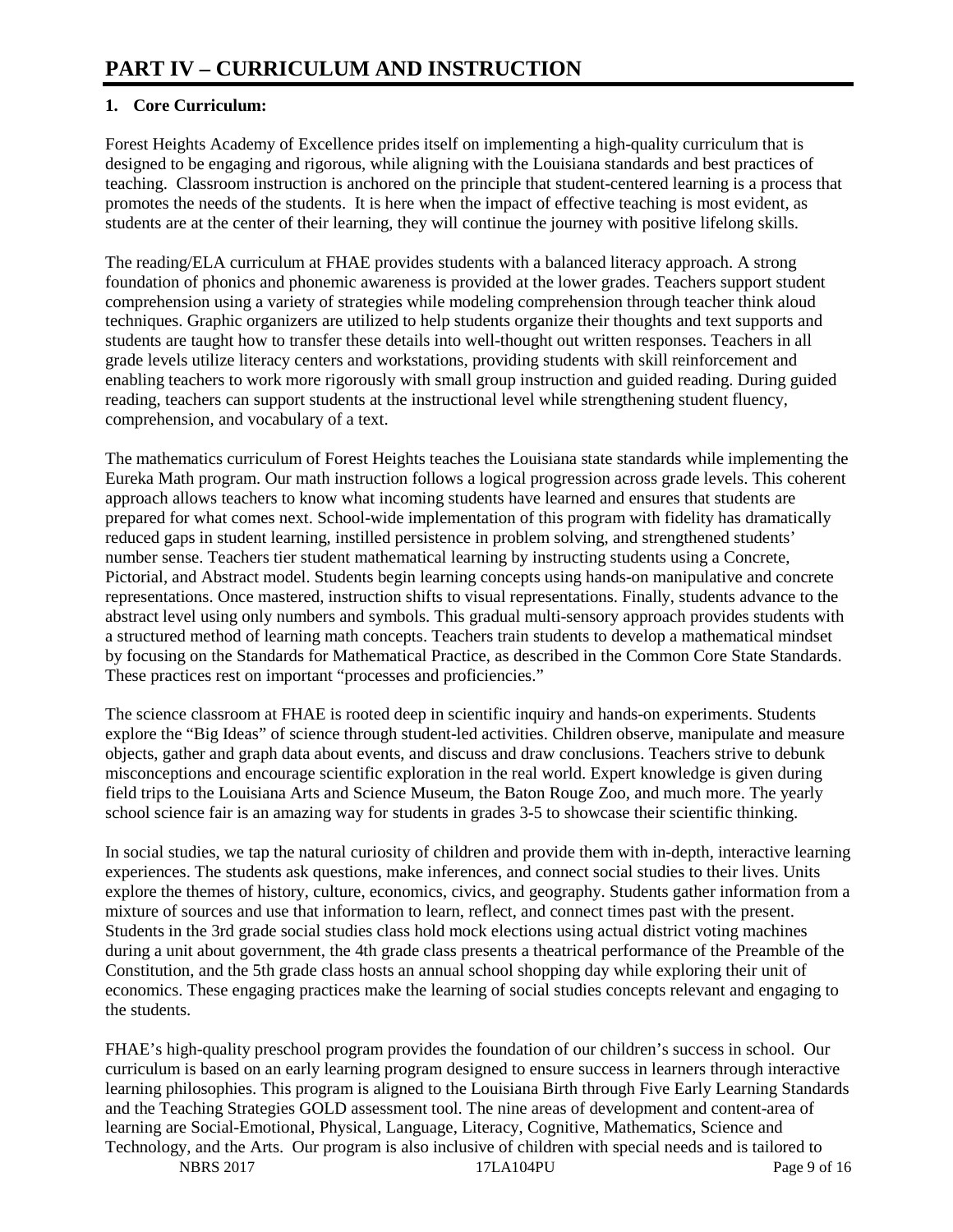challenge each child to the fullest of his or her own competence with extensive differentiated strategies and hands-on and child-centered activities. Based on records, the majority of our preschool students pass the magnet screening test to qualify entrance into Kindergarten.

## **2. Other Curriculum Areas:**

Forest Heights Academy of Excellence also provides non-core subjects that greatly enhance our students' learning experience. From our outstanding arts program to our engaging physical education instruction, as well as our interactive library and technology lessons, the students are continuously provided with opportunities to practice and master the skills and concepts related to the core subjects.

Physical education instruction is a key factor that leads students to better academic performance. At FHAE classroom teachers coordinate with the physical education teacher to integrate instruction with the core curriculum of science, math, social studies, and English language arts. Physical education activities allow learners to kinesthetically practice academic concepts learned in class through bodily movements. The PE class also works at providing learners with concentration strategies strengthening their focus during classroom instruction.

Determined to provide students with state-of-the-art learning experiences, our library is equipped with proven educational technology. All students' learning is reinforced with comprehension embedded lessons that target content-driven skills. In grades 3-5, key concepts in science and social studies are reinforced in 45 minute weekly lessons. The librarian collaborates weekly with classroom teachers to develop multimedia lessons with videos and images that increase students' knowledge base.

Integrating technology into the curriculum is a priority in increasing student engagement. Computer lab classes from pre-k to fifth grade offer an extension of venue where students hone in on the concepts learned in the content areas. Utilization of the computer lab provides the teachers with a nontraditional avenue of instruction. Differentiated instruction and assessment implementing educational programs such as Achieve 3000, Accelerated Reader (AR), and Louisiana EAGLE are utilized by teachers daily. In addition to classroom computers, Each K-4 classroom is equipped with 2-5 iPads to assist in daily instruction, classroom workstations, and student interventions. Every student in our 5th grade has a personal Chromebook. These small laptops are used daily in all subject areas providing students with the ability to produce and submit work online, research a variety of topics, and complete classroom, district, and state assessments. This school wide implementation of technology ensures 100% engagement and success among the students through differentiated tasks.

Recognizing that every child is a multifaceted individual with social and emotional needs, FHAE offers guidance classes to grades K-5. The guidance counselor works with the students, faculty, and parents integrating social-emotional learning lessons and assisting to create a school climate conducive for student learning.

Because FHAE is a dedicated visual and performing art magnet, art is integrated into every aspect of instruction. With a certified arts faculty comprised of professional teaching artists leading bi-weekly arts instruction in a state-of-the art studio setting for all students, FHAE focuses on using the arts to complement, supplement, and stimulate classroom instruction. Daily art blocks consist of 2 half hour art lessons, with classes rotating evenly between dance, drama, visual art, and vocal music.

Dance is taught in a fully-equipped dance studio offering intensive instruction in ballet, jazz, tap, lyrical, hip hop and musical theater technique in a spacious new studio as well as modern and creative dance forming the foundation of the choreography set for the performances.

Drama, taught in our Black Box theatre, provides students hands-on training in each of the following: theatre history, play reading, playwriting, elements of play production, set design and blocking, theatrical make-up, stage lighting, sound and vocal technique, critical analysis, and evaluation of the aesthetics.

NBRS 2017 17LA104PU Page 10 of 16 Visual art is taught in a fully-equipped art studio to all students' PK-5. Our exploratory program encourages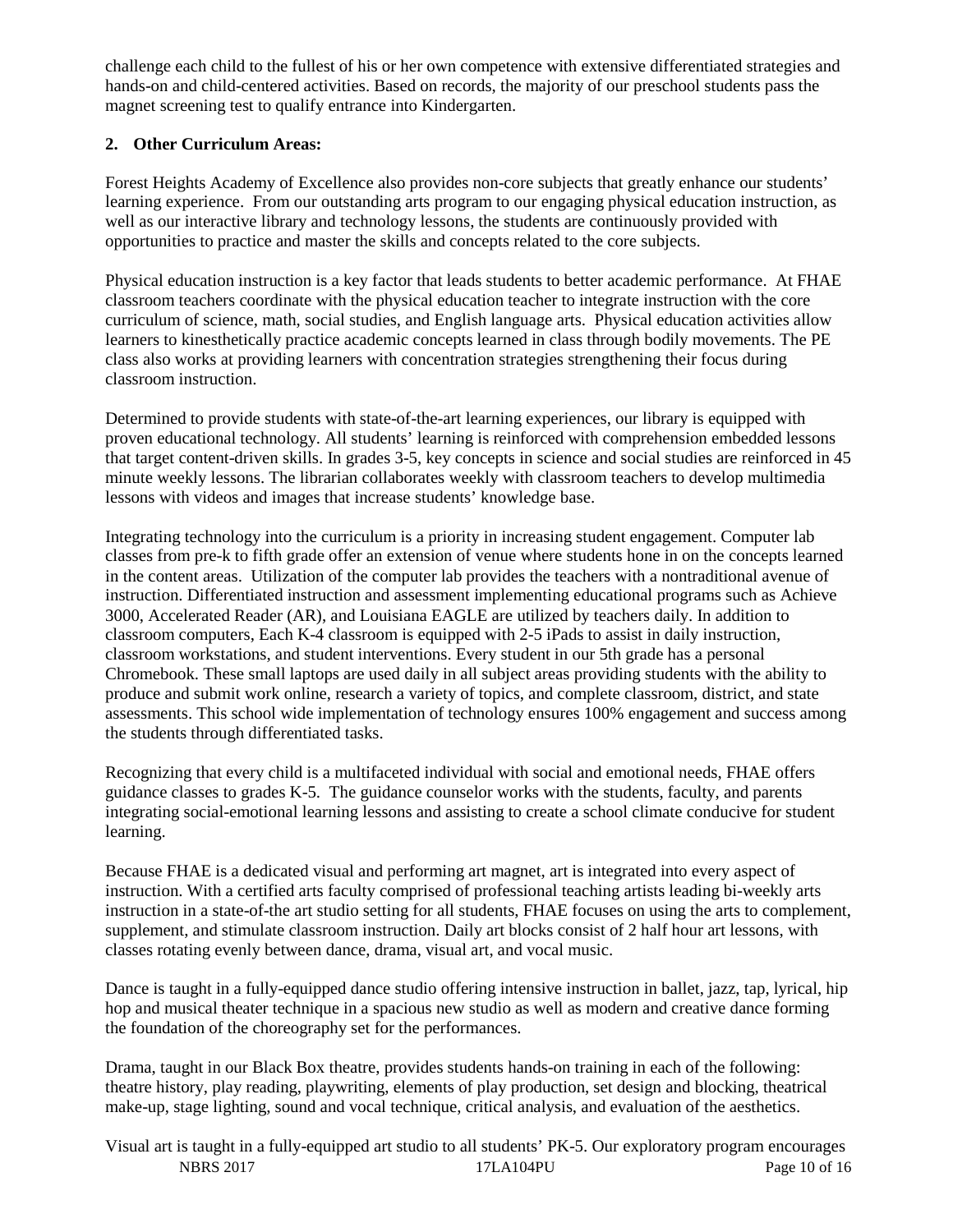students to create original art, apply creative problem solving skills, and develop a lifelong commitment to art.

Vocal/choral music is a comprehensive approach to music with instrumental and vocal components. Using percussion instruments, recorders, keyboards, and voice, students learn how to listen, analyze, create, perform, and respond to different types of music.

Instrumental music, an elective at FHAE, offers beginner and intermediate instruction in orchestral strings and piano keyboard for students in grades 2-5. Band is offered for students in grades 4-5. Students in the instrumental music program are taught basic musicianship, teamwork, performance techniques, and rehearsal/practice skills in an instrumental music classroom.

At FHAE, we take pride in providing our students with a comprehensive program that supports student achievement while strengthening their social, emotional, and academic growth.

#### **3. Instructional Methods, Interventions, and Assessments:**

Forest Heights Academy of Excellence seeks to meet the different learning styles and abilities of each student through a variety of instructional methods that provide multiple opportunities for success. Teachers maximize instructional time with bell-to-bell instruction ensuring that students are actively engaged in activities that foster academic and personal achievement.

A hands-on approach to learning creates a classroom environment that encompasses content across the curriculum. Thematic planning is held at the beginning of each grading period. Theme-based, crosscurricular activities are planned and interwoven throughout that grading period. The Louisiana State Standards are used for the purpose of guiding instruction.

Differentiation is integral to the functioning of FHAE. Teachers differentiate assignments based on academic levels of rigor and learning styles. Teachers bring samples of differentiated assignments to weekly grade level meetings illustrating how they are meeting the needs of ALL students.

Students' core subjects are supplemented with the integration of the arts, technology, content learning centers and physical education. This integration reinforces content within the general education classroom while providing students with an alternative method of learning core content. Through weekly collaboration meetings, art teachers and classroom teachers build a curriculum to enhance student learning and to reach multiple learning styles.

Teachers at FHAE strive to provide students with educational strategies tailored to the needs of the individual student. Small group instruction is provided within the core subjects to target specific students and ensure skill mastery. These flexible groupings are based on data from formative assessments and change regularly to meet the needs of the students.

Student achievement has improved through the use and analysis of multiple indicators. Teachers at FHAE utilize a variety of assessment strategies to gather data to drive their instruction. Formative assessments in the classroom inform teachers and students about student understanding at a point when academic adjustments can be made. These adjustments help to ensure students achieve targeted standards-based learning objectives. Examples of formative assessments found in the FHAE classrooms include, exit tickets, differentiated assignments, rubrics, computer based learning programs (Achieve3000, Accelerated Reader, Eagle, etc.) student projects, constructed responses, peer assessments, teacher observations, selfassessments, and bi-weekly written common assessments.

Summative assessments are also analyzed by teachers to drive their instruction. Teachers view student performance from the previous year's high-stakes test to make SMART (Specific, Manageable, Attainable, Relevant, Timely) goals for each student and to identify students who may need additional support and intervention. They also analyze other measures of summative assessments, such as district benchmark exams and Dynamic Indicators of Basic Early Literacy Skills (DIBELS). Teachers are able to gather a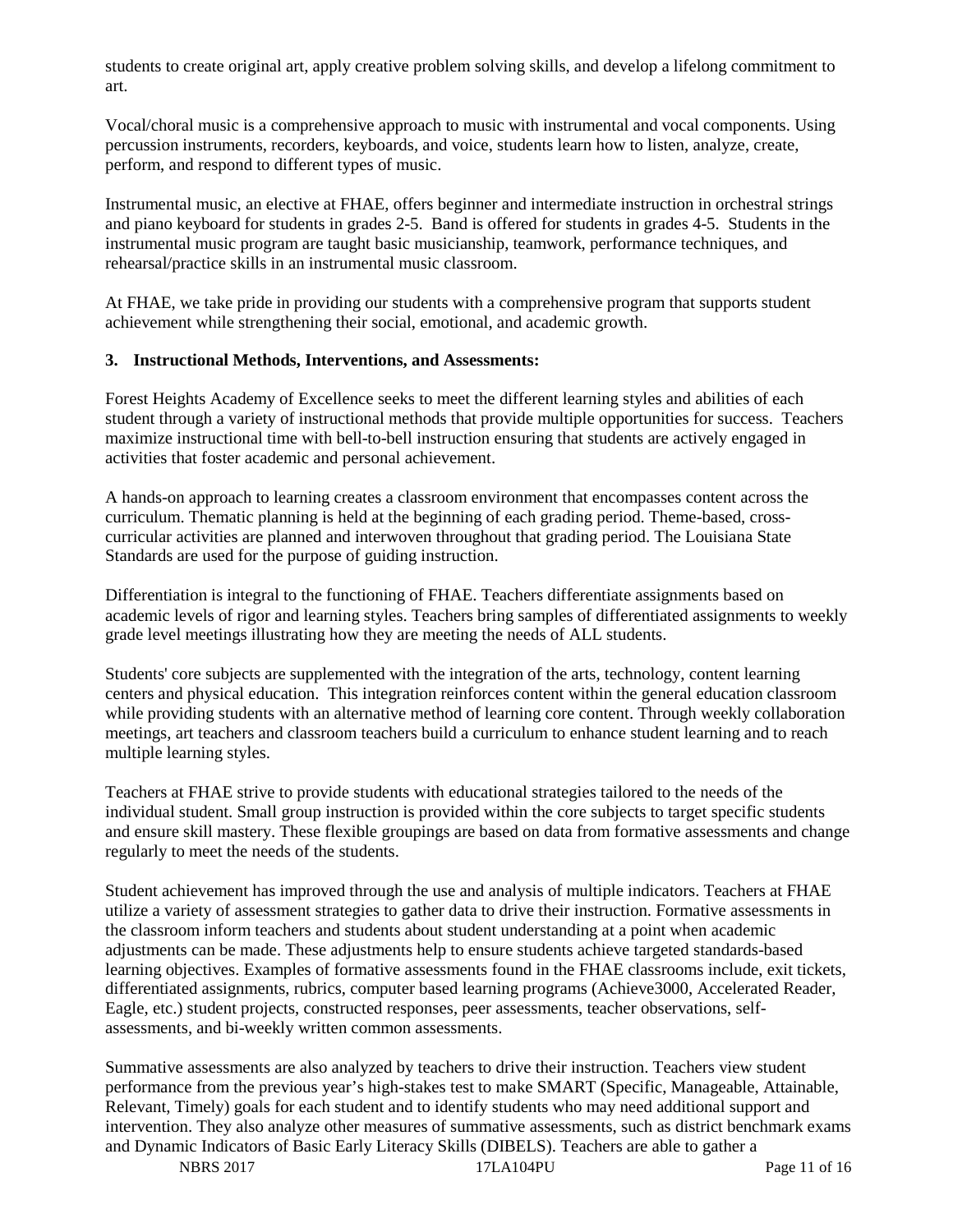comprehensive understanding of each student's performance through the use of multiple indicators.

FHAE has maintained narrowed gaps between the highest and lowest performing students and developed processes for reviewing individual student data to ensure that all students are progressing. Teachers at FHAE monitor student performance through weekly data meetings and analysis of formative assessments. While analyzing data, teachers identify students who may need additional support and strategize methods to help them to achieve success. Strategies may include additional small group instruction, pull-outs with a content specific coach, and/or computer based intervention programs. The progress of all students in mastering educational standards is monitored by a process of progress monitoring. Teachers monitor student progression to a given target monthly through interim assessments and/or running records. When progress monitoring attempts continue to show a lack of student growth, the student will receive tier 2 interventions using the Response to Intervention plan (RTI). RTI is a multi-tier approach to the early identification and support of students with learning and behavior needs. Struggling learners are provided with interventions at increasing levels of intensity to accelerate their rate of learning. Teachers may also schedule a School Building Level Committee (SBLC) meeting to discuss additional steps to ensure goal mastery. The SBLC meeting usually consists of the student's classroom teachers, on-site content specialists, guidance counselor, and principal.

FHAE has maintained a grade of A for ten years. In order to remain at this high level of academic success, FHAE has implemented a rigorous curriculum. The teachers work diligently to meet the needs of an increasingly diverse group of students. Ongoing collaboration and data analysis enables teachers to identify gaps in instruction and provide support where needed. Multiple efforts contribute to the success of our school.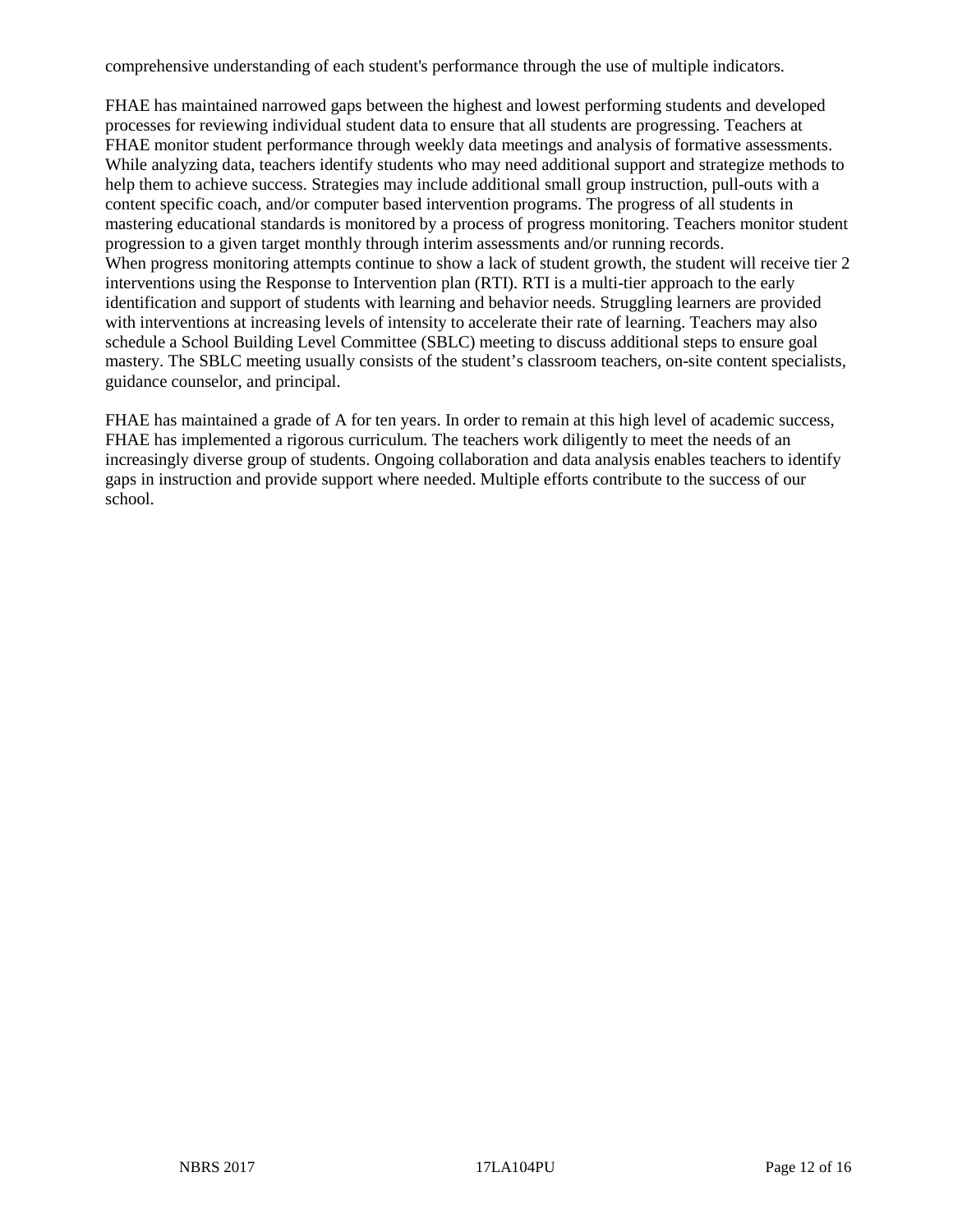## **1. School Climate/Culture:**

At Forest Heights, we understand that the way students, parents, and teachers view our school climate is a strong predictor of the social, emotional, and academic outcomes of our students. With a positive climate, we have experienced fewer behavior problems, increased academic achievement, higher self-esteem, and more commitment to school. We are able to maintain our positive school climate with intense collaboration among our stakeholders, best practice techniques, effective evaluations, and useful resources.

The administration and faculty have implemented programs where students can engage in activities that promote academic, social, and emotional growth. Fifth grade students participate in an intensive 10-week elementary curriculum, DARE (Drug Abuse Resistance Education) program, where a DARE Law Officer covers many topics that help students understand and deal with social pressures while strengthening their own self-image. Parents and the community are invited to join in a yearly culminating program. Other programs, such as Second Step and Harmony, integrate social-emotional learning into classrooms through short teacher-led lessons. This program decreases problem behaviors and increases whole-school success by promoting self-regulation, safety, and support.

At FHAE, we believe that a school must have an approach that sustains the implementation of effective practices to maintain a positive school climate. This is the guiding principle in our implementation of PBIS (Positive Behavior Interventions and Supports). School-wide expectations of being responsible, respectful, and safe is enforced daily. These expectations are exercised by the students as well as the teachers in all perimeters of the school. Every faculty and staff member awards PBIS tickets to students exemplifying the expected behavior anywhere on the school campus. Students are awarded with weekly and monthly incentives encouraging positive behavior. Teachers who promptly turn in student raffle tickets also receive incentives. This school-wide proactive approach has decreased the amount of behavior referrals by celebrating students' good choices and creating a positive learning environment.

This positive school culture creates an environment where teachers feel valued and supported. The school administration recognizes faculty and staff as professionals offering support at all times. The administration strives to provide teachers with worthwhile professional development and supplies/materials necessary to increase student achievement. In addition, teachers' efforts are recognized by monthly Parent Teacher Association (PTA) luncheons, personal celebrations recognized during staff development, and a week-long teacher appreciation celebration. These efforts have led to strong teacher morale making Forest Heights a fun and rewarding place to work.

## **2. Engaging Families and Community:**

Parent and community ties can have a systematic and sustained effect on learning outcomes for children's academic success and school improvement. Forest Heights provides engaging activities throughout the year, welcoming families to join in the learning process. These activities facilitate partnerships between home and school. Meet the Teacher, Open House, Fall Festival, Doughnuts with Dad/Muffins with Mom, Career Day, and art showcases are some of the many programs that welcome families and the community into our school. Additional educational opportunities, such as Math Night and Literacy Night, encourage parents and students to experience learning together in an atmosphere quite different from the usual classroom setting. Volunteer dads and community leaders participate in our Real Men Read activity. These men read a chosen book to their assigned classes while promoting a love of reading.

FHAE has partnerships with local universities, such as Louisiana State University and Southern University. The Education department at these universities partner pre-service teachers with FHAE master teachers to gain field experience in the elementary classroom. These pre-service teachers learn from the master teachers and offer support in the classroom by providing students with small group instruction and additional insight into the best educational practices. Through our university partnerships, student athletes from both local universities have visited the school as incentives for students and served as hard-working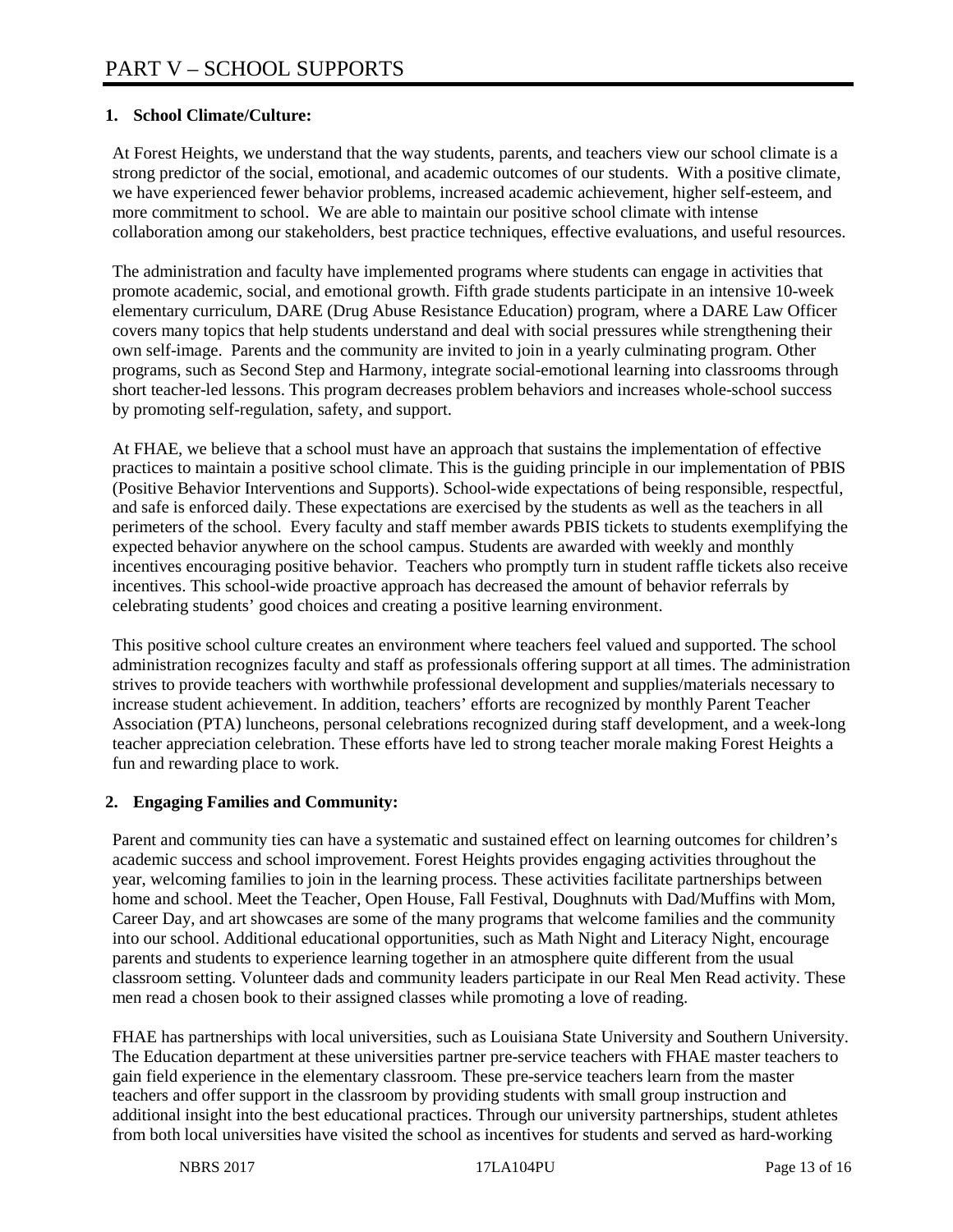role models encouraging student success.

Through our art curriculum, we have developed partnerships with the local symphony and ballet and additional performance groups, such as Dancing Drums. These organizations provide our school with student workshops, concerts, and performances to strengthen our students' talents and appreciation for the arts. As a visual and performing arts dedicated magnet, our students' talents are constantly showcased to parents and community members. Parents are invited to quarterly sharing sessions where students exhibit artwork and perform techniques learned in the visual and performing arts classrooms. In addition, minimusicals and concerts invite families to view performances of our students' talents while engaging parents in artistic collaboration efforts.

Our strongest community involvement effort occurs at the end of every school year when FHAE hosts our annual Spring Production. This performance involves over 300 students participating in an elaborate, full sound/light production. Each year, this is a huge success being witnessed not only by the community and students at FHAE, but by students from neighboring schools throughout the district. Community sponsors, parent volunteers, and local press help make each year's production fun, memorable, educational, and possible.

#### **3. Professional Development:**

The most important in-school determinant of a student's success is the quality of teaching. Therefore, the most important resource we have is to provide high quality, professional development for our teachers. At FHAE, students' academic success is enhanced when our teachers experience powerful, professional support acquired through continuous learning and self-improvement within the teaching profession. The faculty and staff meet this need through various methods, many of which involve collaboration with colleagues to achieve best practices in the classroom and to implement research-based strategies and curriculum.

Additionally, classroom teachers attend district-level in-services to improve student learning. These inservices are conducted by teacher experts where they learn a variety of new information which includes Common Core Standards, technology and best teaching practices/strategies. Leading teacher-training organizations such as Michelson Academy and Math Science Partnership (MSP) also provide ongoing professional learning opportunities to science and math teachers to inspire them to translate research into practice in the classroom. The Principal and Magnet Site Coordinator attend the Magnet School Conference yearly to stay abreast with the latest trends and updates concerning the management of the magnet program. Most of the teachers attend the Model School Conference which brings together highly successful educators from across the country to share how they have embraced the best practices and emerging trends in classroom instruction. These trainings also build continuous professional learning networks. Echo Seminars are being conducted after attendance to these types of trainings to ensure that the school community also acquire the skills and knowledge gained from the workshops. Moreover, the faculty receives valuable training by participating in online professional development. This online training meets the professional needs of the teachers without compromising the instructional time for the students. The courses can be completed during the teachers' most convenient schedule. Other professional development opportunities include examining student data, classroom observations and walkthroughs, vertical planning, peer or expert coaching and mentoring, thematic planning and curriculum mapping, maintaining reflective logs, and reading professional journals, magazines, and books.

Our art faculty also receives content-specific trainings provided by local organizations to support art integration in our school. Once acquired, the art teachers re-deliver essential skills and knowledge to the classroom teachers for integration across the curriculum.

At Forest Heights Academy of Excellence, we are committed to investing in continuous professional learning that is standard-based, results-driven, and relevant to the improvement of the administrative leadership, teaching quality, and student achievement.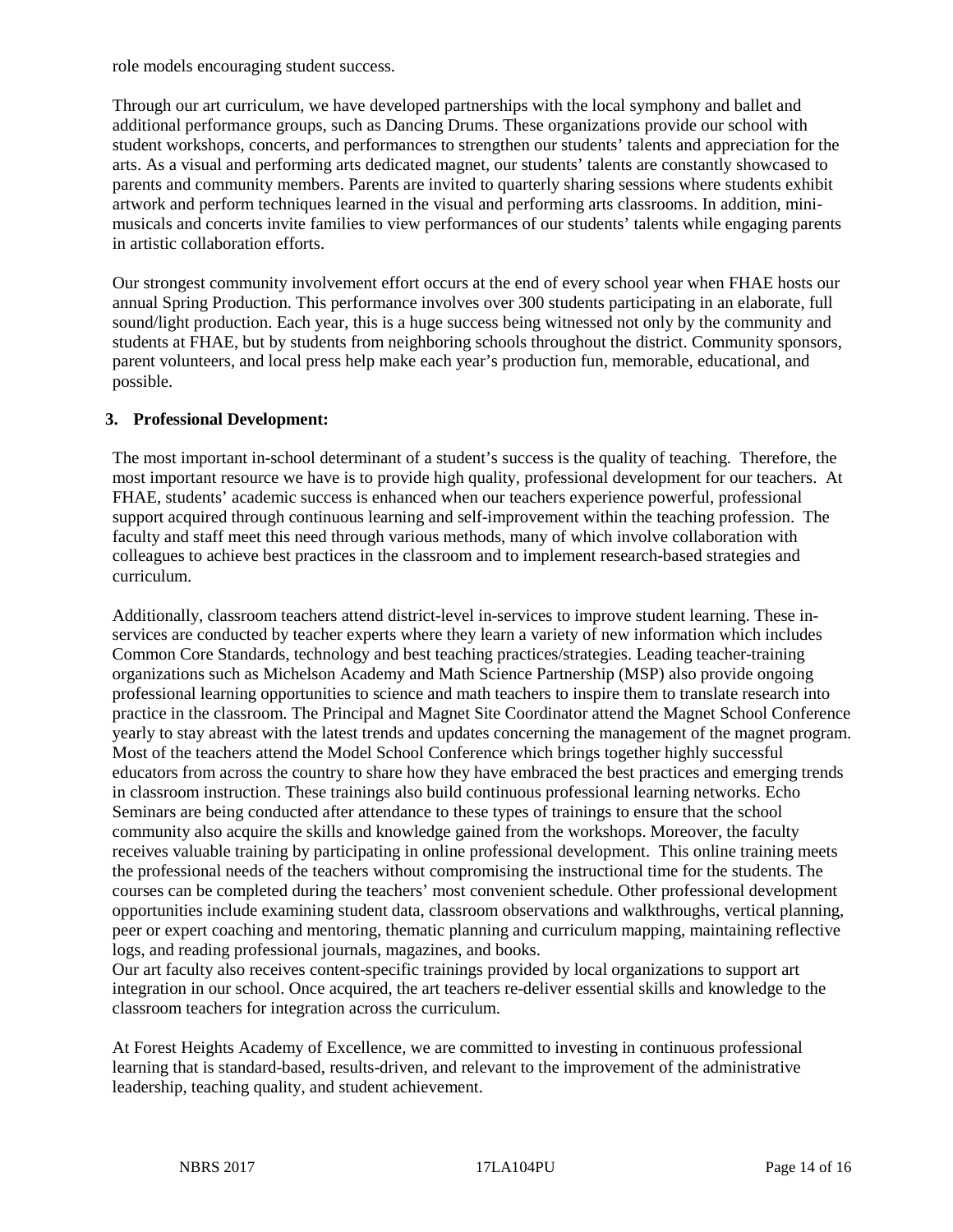#### **4. School Leadership:**

Principals play a major role in developing a professional community of teachers who guide one another in improving instruction. As the instructional leader of FHAE, the principal, in addition to being the building manager, must also develop a team delivering effective instruction. Her key responsibilities are to shape a vision of academic excellence for all students based on high standards while creating a climate hospitable to education. The principal cultivates leadership in others so that faculty and staff assume their role in embracing the school's vision and mission:

To promote a challenging, enriching education partnered with an artistic program that encourages all students to become positive, productive leaders. In other words, at Forest Heights, Grow smart! Grow creative! Grow more every day!

This educational philosophy is recited each day during morning announcements and enforced and practiced school wide. Students at FHAE recognize the value and high expectations of attending a magnet school. High expectations are the most reliable driver of high student achievement.

The principal and magnet site coordinator collaboratively lead the curriculum, instruction, and assessment activities to enhance teaching and learning in all areas. They ensure that all resources are available for both staff and students. The principal has developed and implemented remediation programs, such as Saturday Academy and Summer Enrichment. These programs target specific students in need of additional instruction to ensure that they reach a level of mastery by closing the proficiency gaps of student achievement. School leaders also provide teacher mentoring through the Teacher Advancement Program while highlighting strategies for implementing Common Core Standards.

To improve professional practices and outcomes for student achievement, the principal has established an administrative team attuned to the total needs of the instructional program. The administrative team consisting of the principal, magnet site coordinator, and a leadership team comprised of classroom teachers, are actively involved in decision making, scheduling, and assisting with teacher assessments. Weekly grade-level meetings and arts collaboration allow teachers and the administrative team to evaluate the progress of instruction, assess and discuss student data, and make revisions in the curriculum. The result is a curriculum that is vertically aligned for a more prescribed way of teaching in a magnet school.

Under the leadership of the principal, FHAE has become a model for character education as well as academic success. As a result, our school has maintained the letter grade of A for the last 10 years. The FHAE principal was named the 2012 Regional Principal of the Year by Magnet Schools of America. FHAE's outstanding performance has been the result of our leader's commitment to excellence. This commitment is evident in the outstanding performance of our students and faculty.